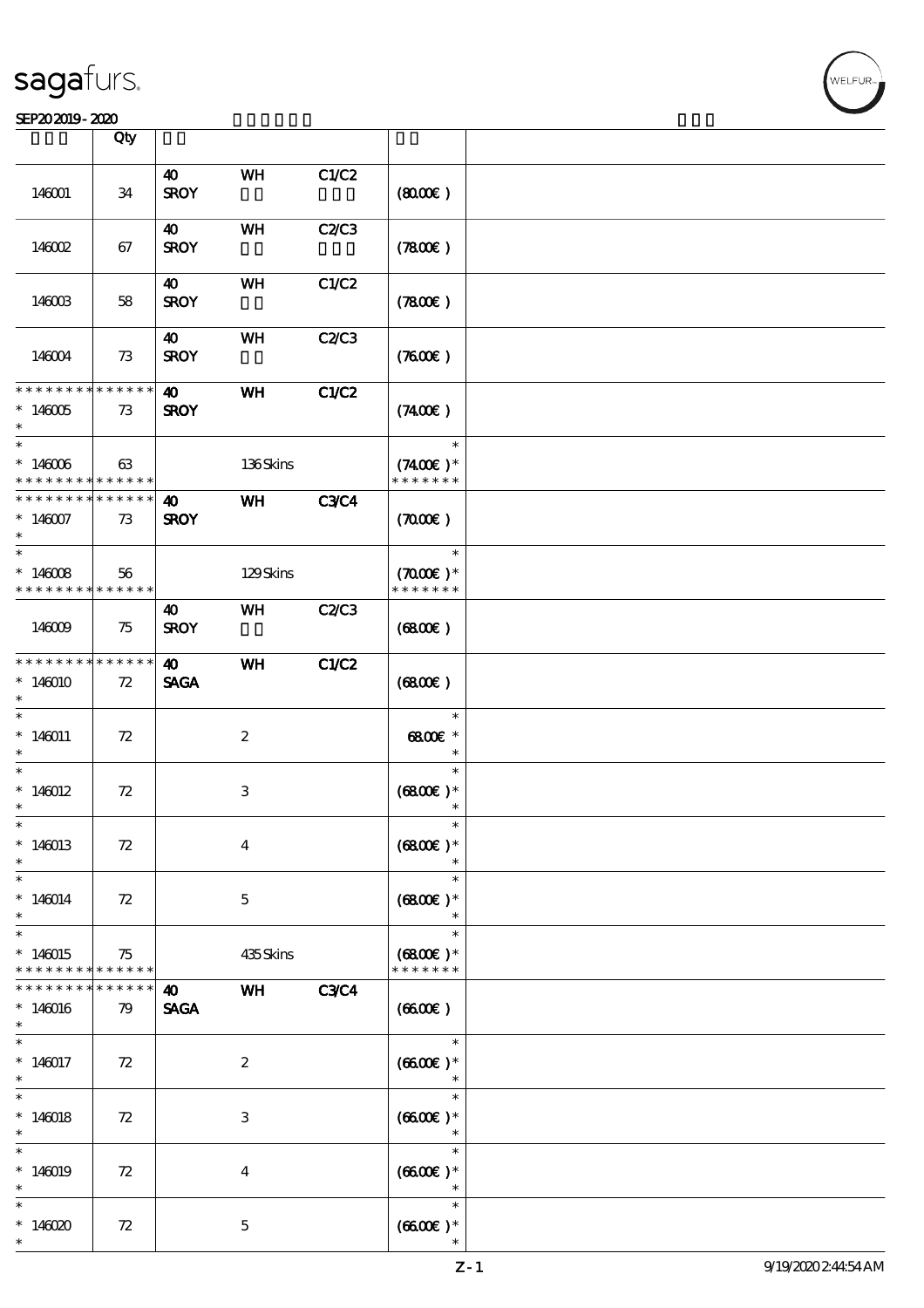#### SEP202019-2020

|                                                    | Qty               |                                            |                  |             |                                                 |  |
|----------------------------------------------------|-------------------|--------------------------------------------|------------------|-------------|-------------------------------------------------|--|
| $\ast$<br>$* 146021$                               | 72                | $\boldsymbol{\omega}$<br><b>SAGA</b>       | WH               | <b>C3C4</b> | $\ast$<br>$(6600E)*$<br>$\ast$                  |  |
| $\ast$<br>* $146022$<br>$\ast$                     | 72                |                                            | $\tau$           |             | $\ast$<br>$(6600)$ *<br>$\ast$                  |  |
| $*146023$<br>* * * * * * * *                       | 52<br>* * * * * * |                                            | 563Skins         |             | $\ast$<br>$(6600\text{E})*$<br>* * * * * * *    |  |
| * * * * * * * *<br>$*146024$<br>$\ast$             | * * * * * *<br>79 | 40<br><b>SAGA</b>                          | <b>WH</b>        | <b>C3C4</b> | (660)                                           |  |
| $*146025$<br>$*$                                   | 72                |                                            | $\boldsymbol{2}$ |             | $\ast$<br>$(6600E)*$<br>$\ast$                  |  |
| $\overline{\phantom{0}}$<br>$*146026$<br>$\ast$    | 72                |                                            | 3                |             | $\ast$<br>$(6600\text{E})*$<br>$\ast$           |  |
| $\ast$<br>$* 146027$<br>* * * * * * * *            | 72<br>******      |                                            | 295Skins         |             | $\ast$<br>$(6600)$ *<br>* * * * * * *           |  |
| 146028                                             | 85                | 40<br><b>SAGA</b>                          | <b>WH</b>        | C1/C2       | $\alpha$                                        |  |
| 146029                                             | 54                | 40<br><b>SAGA</b>                          | WH               | C2C3        | (6000)                                          |  |
| * * * * * * * *<br>$*14600$<br>$\ast$              | * * * * * *<br>85 | 40<br><b>SAGA</b>                          | WH               | <b>C3C4</b> | $(6000\varepsilon)$                             |  |
| $\ast$<br>$*146031$<br>$\ast$                      | 72                |                                            | $\boldsymbol{z}$ |             | $\ast$<br>$(6000\varepsilon)*$<br>$\ast$        |  |
| $\ast$<br>$*146032$<br>* * * * * * * * * * * * * * | 27                |                                            | 184Skins         |             | $\ast$<br>$(6000\varepsilon)*$<br>* * * * * * * |  |
| 146033                                             | $68\,$            | $\boldsymbol{\omega}$<br>${\bf s}$         | <b>WH</b>        | C1/C2       | (6000)                                          |  |
| 146034                                             | 73                | $\boldsymbol{\omega}$<br>${\bf s}$         | WH               | C2/C3       | (5800)                                          |  |
| 146035                                             | 67                | $\boldsymbol{\omega}$<br>${\bf s}$         | WH               | <b>C3C4</b> | (5600)                                          |  |
| 146036                                             | 73                | $\boldsymbol{\omega}$<br>${\bf s}$         | WH               | C2/C3       | (5400)                                          |  |
| 146037                                             | 64                | $\boldsymbol{\mathfrak{D}}$<br><b>SROY</b> | WH               | C2C3        | (680)                                           |  |
| 146038                                             | 80                | $\boldsymbol{\mathfrak{D}}$<br><b>SROY</b> | WH               | C1/C2       | (660E)                                          |  |
| 146039                                             | 59                | $\boldsymbol{\mathfrak{D}}$<br><b>SROY</b> | WH               | C2/C3       | (6400)                                          |  |
| * * * * * *<br>$*146040$<br>$\ast$                 | * * * * * *<br>61 | $\boldsymbol{\mathfrak{D}}$<br><b>SROY</b> | WH               | <b>C3C4</b> | (6400)                                          |  |

**WELFUR**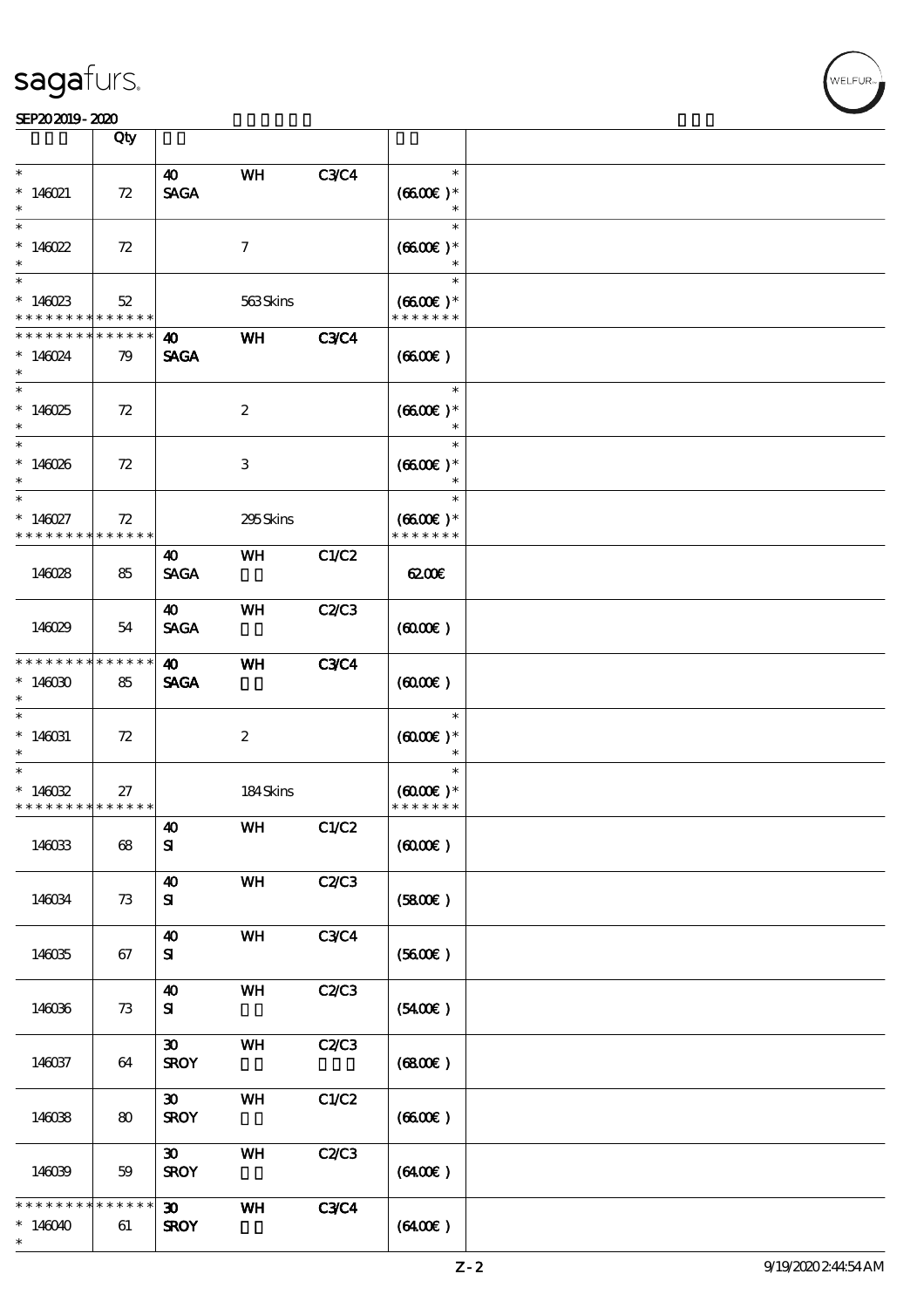#### SEP202019-2020

|                             | Qty         |                             |                  |              |                   |  |
|-----------------------------|-------------|-----------------------------|------------------|--------------|-------------------|--|
| $\ast$                      |             |                             |                  |              | $\ast$            |  |
|                             |             | $\boldsymbol{\mathfrak{D}}$ | WH               | <b>C3C4</b>  |                   |  |
| $*146041$                   | $2\!2$      | <b>SROY</b>                 |                  |              | $(6400)$ *        |  |
| * * * * * * * *             | * * * * * * |                             |                  |              | * * * * * * *     |  |
| * * * * * * * *             | * * * * * * | $\boldsymbol{\mathfrak{D}}$ | WH               | C1/C2        |                   |  |
| $*146042$                   | 79          | <b>SROY</b>                 |                  |              | (6400)            |  |
| $\ast$                      |             |                             |                  |              |                   |  |
| $\ast$                      |             |                             |                  |              | $\ast$            |  |
|                             |             |                             |                  |              |                   |  |
| $*146043$                   | $22\,$      |                             | 101 Skins        |              | $(6400\text{E})*$ |  |
| * * * * * * * * * * * * * * |             |                             |                  |              | * * * * * * *     |  |
|                             |             | $\boldsymbol{\mathfrak{D}}$ | WH               | <b>C3C4</b>  |                   |  |
| 146044                      | 61          | <b>SROY</b>                 |                  |              | (6200)            |  |
|                             |             |                             |                  |              |                   |  |
|                             |             |                             |                  |              |                   |  |
|                             |             | $\boldsymbol{\mathfrak{D}}$ | <b>WH</b>        | <b>C3C4</b>  |                   |  |
| 146045                      | 80          | <b>SROY</b>                 |                  |              | (6200)            |  |
|                             |             |                             |                  |              |                   |  |
|                             |             | $\boldsymbol{\mathfrak{D}}$ | WH               | C2C3         |                   |  |
| 146046                      | 80          | <b>SROY</b>                 |                  |              | (6200)            |  |
|                             |             |                             |                  |              |                   |  |
|                             |             |                             |                  |              |                   |  |
| * * * * * * * *             | * * * * * * | 30 <sub>o</sub>             | WH               | C1/C2        |                   |  |
| $*146047$                   | 66          | <b>SAGA</b>                 |                  |              | (6200)            |  |
| $\ast$                      |             |                             |                  |              |                   |  |
| $\ast$                      |             |                             |                  |              | $\ast$            |  |
|                             |             |                             |                  |              |                   |  |
| $*146048$                   | $23\,$      |                             | 89Skins          |              | $(6200)$ *        |  |
| * * * * * * * *             | * * * * * * |                             |                  |              | * * * * * * *     |  |
| * * * * * * * *             | * * * * * * | $\boldsymbol{\mathfrak{D}}$ | WH               | <b>C1/C2</b> |                   |  |
| $*146049$                   | 78          | <b>SAGA</b>                 |                  |              | (6200)            |  |
| $\ast$                      |             |                             |                  |              |                   |  |
| $\overline{\ast}$           |             |                             |                  |              | $\ast$            |  |
|                             |             |                             |                  |              |                   |  |
| $*146050$                   | 78          |                             | $\boldsymbol{2}$ |              | $(6200)$ *        |  |
| $\ast$                      |             |                             |                  |              | $\ast$            |  |
| $\ast$                      |             |                             |                  |              | $\ast$            |  |
| $*146051$                   | 78          |                             | 234Skins         |              | $(6200)$ *        |  |
| * * * * * * * *             | * * * * * * |                             |                  |              | * * * * * * *     |  |
| * * * * * * * *             | * * * * * * | $\boldsymbol{\mathfrak{D}}$ | WH               | <b>C3C4</b>  |                   |  |
|                             |             |                             |                  |              |                   |  |
| $*140052$                   | 85          | <b>SAGA</b>                 |                  |              | (5800)            |  |
| $\ast$                      |             |                             |                  |              |                   |  |
| $\ast$                      |             |                             |                  |              |                   |  |
| $*146053$                   | 78          |                             | $\boldsymbol{2}$ |              | $(5800)$ *        |  |
| $\ast$                      |             |                             |                  |              |                   |  |
| $\ast$                      |             |                             |                  |              | $\ast$            |  |
|                             |             |                             |                  |              |                   |  |
| $*146054$                   | 78          |                             | $\,3$            |              | $(5800)$ *        |  |
| $\ast$                      |             |                             |                  |              | $\ast$            |  |
| $\ast$                      |             |                             |                  |              | $\ast$            |  |
| $*140055$                   | 78          |                             | $\bf{4}$         |              | $(5800)$ *        |  |
| $\ast$                      |             |                             |                  |              | $\ast$            |  |
| $\ast$                      |             |                             |                  |              | $\ast$            |  |
|                             |             |                             |                  |              |                   |  |
| $*146056$                   | 78          |                             | $\mathbf{5}$     |              | $(5800)$ *        |  |
| $\ast$                      |             |                             |                  |              | $\ast$            |  |
| $\ast$                      |             |                             |                  |              | $\ast$            |  |
| $*146057$                   | 78          |                             | 6                |              | $(5800)$ *        |  |
| $\ast$                      |             |                             |                  |              |                   |  |
| $\ast$                      |             |                             |                  |              | $\ast$            |  |
|                             |             |                             |                  |              |                   |  |
| $*146058$                   | 66          |                             | 541 Skins        |              | $(5800)$ *        |  |
| * * * * * * * *             | * * * * * * |                             |                  |              | * * * * * * *     |  |
| * * * * * * *               | * * * * *   | $\boldsymbol{\mathfrak{D}}$ | <b>WH</b>        | C1/C2        |                   |  |
| $*146059$                   | 91          | <b>SAGA</b>                 |                  |              | (5800)            |  |
| $\ast$                      |             |                             |                  |              |                   |  |
| $\ast$                      |             |                             |                  |              | $\ast$            |  |
|                             |             |                             |                  |              |                   |  |
| $*146000$                   | 72          |                             | 163Skins         |              | $(5800)$ *        |  |
| * * * * * * * *             | * * * * * * |                             |                  |              | * * * * * * *     |  |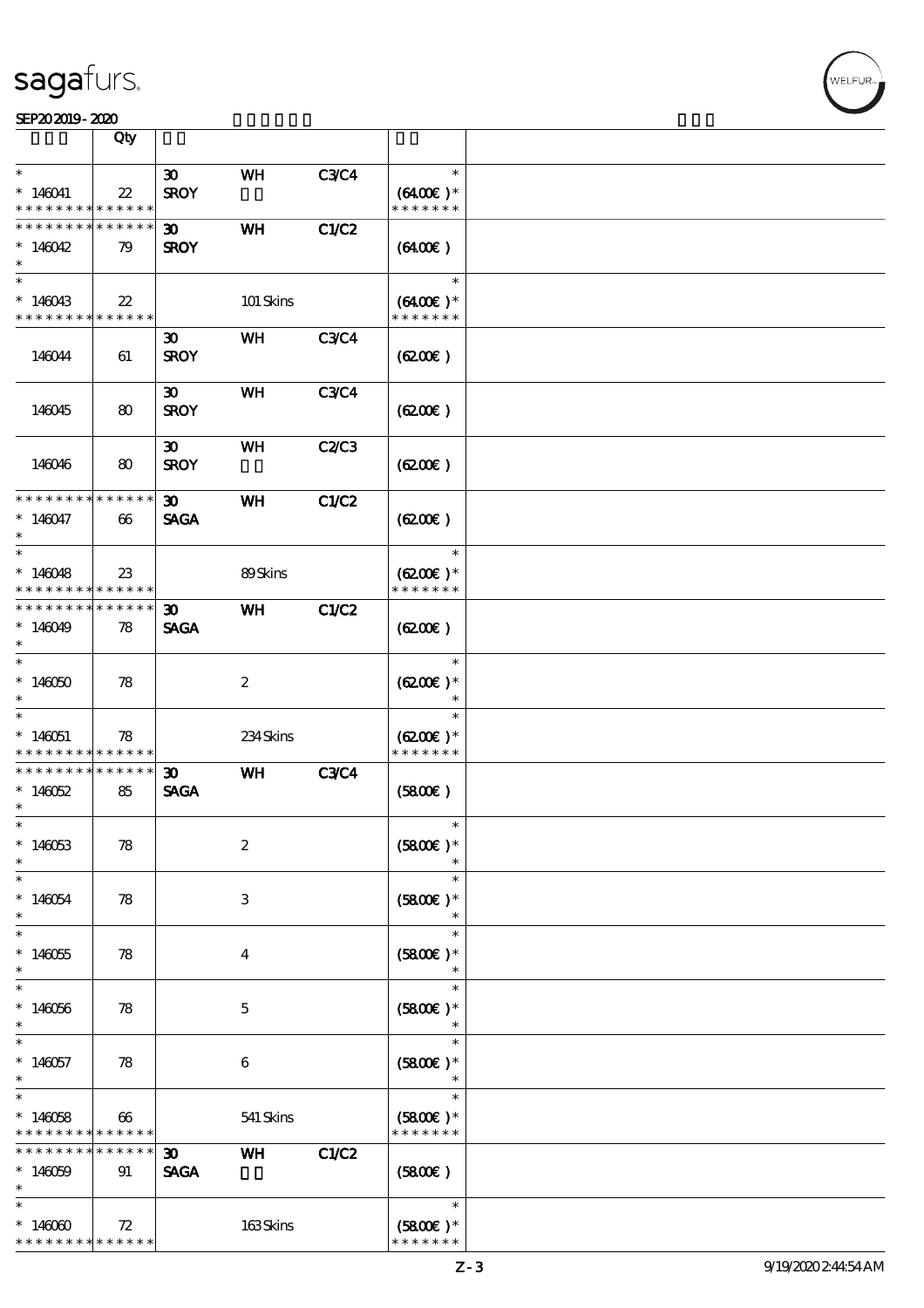#### SEP202019-2020 DEEP202019-2020 DEEP202019-2020 DEEP202019-2020 DEEP202019-2020 DEEP20

|                               | Qty                         |                             |                  |             |                                       |  |
|-------------------------------|-----------------------------|-----------------------------|------------------|-------------|---------------------------------------|--|
|                               |                             | $\boldsymbol{\mathfrak{D}}$ | WH               | <b>C3C4</b> |                                       |  |
| 146061                        | 63                          | <b>SAGA</b>                 |                  |             | (5400)                                |  |
| * * * * * * * *               | $* * * * * * *$             | $\boldsymbol{\mathfrak{D}}$ | WH               | C1/C2       |                                       |  |
| $*14002$                      | 91                          | ${\bf s}$                   |                  |             | (5400)                                |  |
| $\ast$                        |                             |                             |                  |             | $\ast$                                |  |
| $*146063$<br>* * * * * * * *  | 42<br>* * * * * *           |                             | 133Skins         |             | $(5400)$ *<br>* * * * * * *           |  |
| * * * * * * * *               | * * * * * *                 | $\boldsymbol{\mathfrak{D}}$ | WH               | <b>C3C4</b> |                                       |  |
| $*146064$<br>$\ast$           | 91                          | ${\bf s}$                   |                  |             | (5400)                                |  |
| $\overline{\ast}$             |                             |                             |                  |             | $\ast$                                |  |
| $*146065$<br>* * * * * * * *  | $50^{\circ}$<br>* * * * * * |                             | 141 Skins        |             | $(5000\varepsilon)*$<br>* * * * * * * |  |
|                               |                             | $\boldsymbol{\mathfrak{D}}$ | WH               | C2C3        |                                       |  |
| 146066                        | $93\,$                      | ${\bf s}$                   |                  |             | (3800)                                |  |
|                               |                             | $\boldsymbol{\mathfrak{D}}$ | WH               | C2/C3       |                                       |  |
| 146067                        | 34                          | $\mathbf{I}$                |                  |             | (340)                                 |  |
|                               |                             | $\boldsymbol{\mathfrak{D}}$ | <b>WH</b>        | C2C3        |                                       |  |
| 146068                        | 39                          | <b>SROY</b>                 |                  |             | (600)                                 |  |
|                               |                             | $\boldsymbol{\mathfrak{D}}$ | WH               | C2C3        |                                       |  |
| 146069                        | 58                          | <b>SROY</b>                 |                  |             | (5800)                                |  |
|                               |                             | $\boldsymbol{\mathfrak{D}}$ | WH               | C1/C2       |                                       |  |
| 146070                        | 63                          | <b>SROY</b>                 |                  |             | (5600)                                |  |
|                               |                             | $\boldsymbol{\mathfrak{D}}$ | WH               | <b>C3C4</b> |                                       |  |
| 146071                        | 44                          | <b>SROY</b>                 |                  |             | (5400)                                |  |
|                               |                             | $\boldsymbol{\mathfrak{D}}$ | WH               | C2C3        |                                       |  |
| 146072                        | 42                          | <b>SROY</b>                 |                  |             | (5400)                                |  |
| * * * * * * * * * * * * * * * |                             | $\boldsymbol{\omega}$       | WH               | C1/C2       |                                       |  |
| $*146073$<br>$\ast$           | 91                          | <b>SAGA</b>                 |                  |             | (5400)                                |  |
| $\ast$                        |                             |                             |                  |             | $\ast$                                |  |
| $* 146074$<br>$\ast$          | 84                          |                             | $\boldsymbol{2}$ |             | $(5400)$ *<br>$\ast$                  |  |
|                               |                             |                             |                  |             | $\ast$                                |  |
| $*140075$<br>$\ast$           | 84                          |                             | 3                |             | $(5400)$ *<br>$\ast$                  |  |
| $\ast$                        |                             |                             |                  |             | $\ast$                                |  |
| $* 146076$<br>$*$             | 84                          |                             | $\bf{4}$         |             | $(5400)$ *<br>$\ast$                  |  |
| $\ast$                        |                             |                             |                  |             | $\ast$                                |  |
| $* 146077$<br>* * * * * * * * | 34<br>* * * * * *           |                             | $377$ Skins      |             | $(5400)$ *<br>* * * * * * *           |  |
| * * * * * * *                 | $* * * * * *$               | $\boldsymbol{\mathfrak{D}}$ | <b>WH</b>        | <b>C3C4</b> |                                       |  |
| $*146078$<br>$\ast$           | 91                          | <b>SAGA</b>                 |                  |             | (5000)                                |  |
| $\overline{\phantom{0}}$      |                             |                             |                  |             | $\ast$                                |  |
| $*146079$<br>$\ast$           | 84                          |                             | $\boldsymbol{2}$ |             | $(5000)$ *<br>$\ast$                  |  |
| $\ast$                        |                             |                             |                  |             | $\ast$                                |  |
| $*146080$<br>$\ast$           | 84                          |                             | 3                |             | $(5000)$ *                            |  |

-<br>ELFUR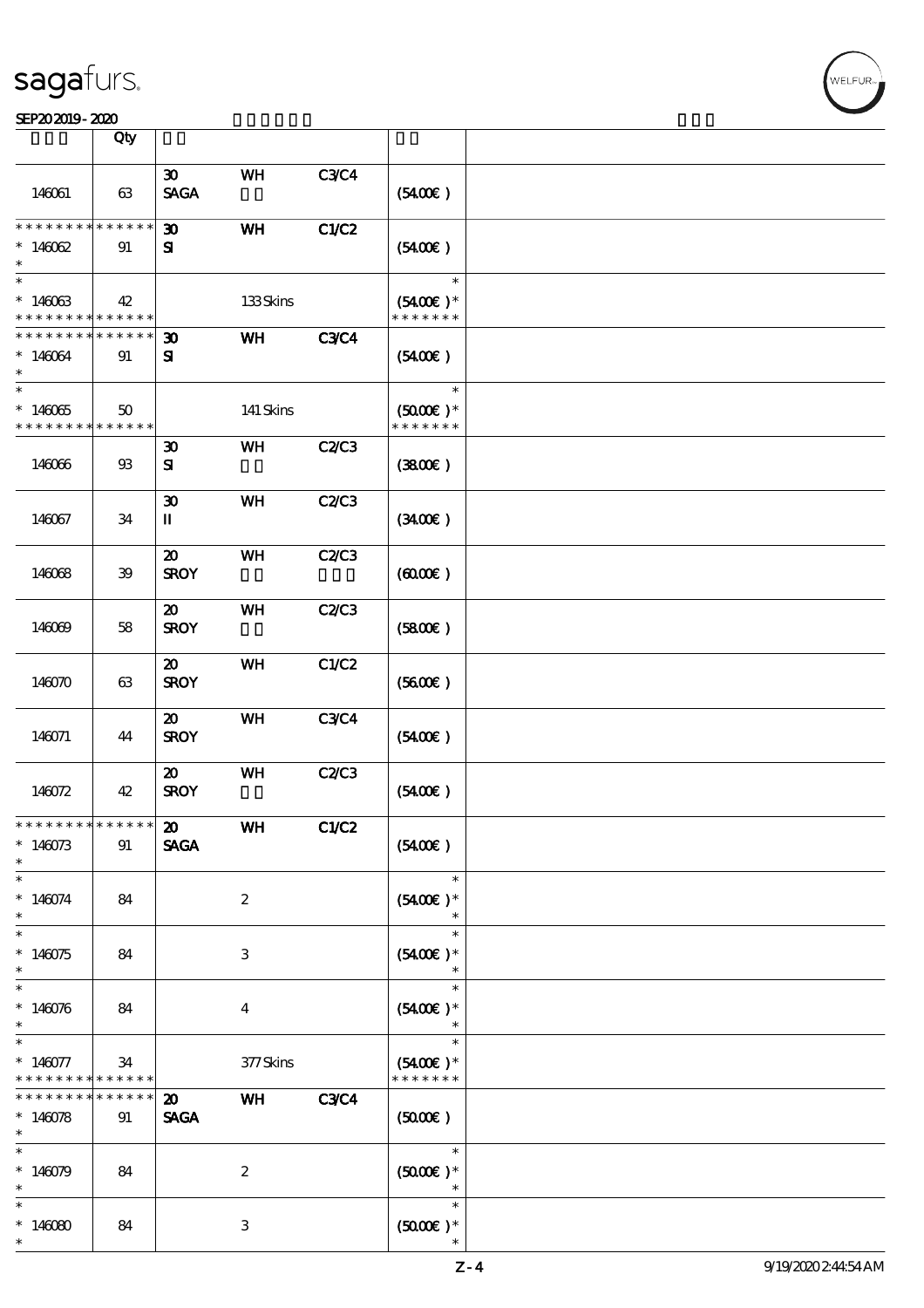#### SEP202019-2020

| $\ast$<br><b>C3C4</b><br>$\ast$<br>$\boldsymbol{\mathsf{20}}$<br>WH<br>$*140081$<br><b>SAGA</b><br>$(5000)$ *<br>72<br>* * * * * * *<br>* * * * * * * *<br>* * * * * *<br>* * * * * *<br>* * * * * * * *<br>C1/C2<br>WH<br>20<br>$*140082$<br><b>SAGA</b><br>85<br>(4800)<br>$\ast$<br>$\ast$<br>$\ast$<br>$*146083$<br>108Skins<br>$(4800)$ *<br>23<br>* * * * * * * *<br>* * * * * *<br>* * * * * * *<br><b>C2/C3</b><br>WH<br>$\boldsymbol{\mathfrak{D}}$<br><b>SAGA</b><br>146084<br>34<br>(4500)<br><b>C3C4</b><br>WH<br>20<br><b>SAGA</b><br>(440E)<br>146085<br>97<br>* * * * * * * *<br>* * * * * *<br><b>WH</b><br>C1/C2<br>$\boldsymbol{\mathbf{z}}$<br>$*146086$<br>${\bf s}$<br>(440E)<br>10B<br>$\ast$<br>$\ast$<br>$\ast$<br>$*146087$<br>157Skins<br>$(4400)$ *<br>54<br>* * * * * * *<br>* * * * * * * *<br>* * * * * *<br>* * * * * * * *<br>$******$<br><b>C3C4</b><br><b>WH</b><br>20<br>${\bf s}$<br>(4200)<br>$*14088$<br>10 <sub>B</sub><br>$\ast$<br>$\ast$<br>$\ast$<br>$*146089$<br>154Skins<br>$(4200)$ *<br>51<br>* * * * * * *<br>* * * * * * * *<br>* * * * * *<br><b>C2/C3</b><br>$\boldsymbol{\mathfrak{D}}$<br>WH<br>146090<br>84<br>${\bf s}$<br>(3800)<br><b>WH</b><br><b>C2/C3</b><br>30 <sup>20</sup><br>146091<br>П<br>(31.00)<br>44<br>WH<br>C2C3<br>$\mathbf{o}$<br><b>SAGA</b><br>146092<br>(41.00)<br>57<br><b>C2/C3</b><br>$\mathbf O$<br><b>WH</b><br>${\bf s}$<br>(3200)<br>146093<br>$\boldsymbol{\omega}$<br>WH<br>C2C3<br>200 | Qty |  |       |  |
|------------------------------------------------------------------------------------------------------------------------------------------------------------------------------------------------------------------------------------------------------------------------------------------------------------------------------------------------------------------------------------------------------------------------------------------------------------------------------------------------------------------------------------------------------------------------------------------------------------------------------------------------------------------------------------------------------------------------------------------------------------------------------------------------------------------------------------------------------------------------------------------------------------------------------------------------------------------------------------------------------------------------------------------------------------------------------------------------------------------------------------------------------------------------------------------------------------------------------------------------------------------------------------------------------------------------------------------------------------------------------------------------------------------------------------------------------------------------------|-----|--|-------|--|
|                                                                                                                                                                                                                                                                                                                                                                                                                                                                                                                                                                                                                                                                                                                                                                                                                                                                                                                                                                                                                                                                                                                                                                                                                                                                                                                                                                                                                                                                              |     |  |       |  |
|                                                                                                                                                                                                                                                                                                                                                                                                                                                                                                                                                                                                                                                                                                                                                                                                                                                                                                                                                                                                                                                                                                                                                                                                                                                                                                                                                                                                                                                                              |     |  |       |  |
|                                                                                                                                                                                                                                                                                                                                                                                                                                                                                                                                                                                                                                                                                                                                                                                                                                                                                                                                                                                                                                                                                                                                                                                                                                                                                                                                                                                                                                                                              |     |  |       |  |
|                                                                                                                                                                                                                                                                                                                                                                                                                                                                                                                                                                                                                                                                                                                                                                                                                                                                                                                                                                                                                                                                                                                                                                                                                                                                                                                                                                                                                                                                              |     |  |       |  |
|                                                                                                                                                                                                                                                                                                                                                                                                                                                                                                                                                                                                                                                                                                                                                                                                                                                                                                                                                                                                                                                                                                                                                                                                                                                                                                                                                                                                                                                                              |     |  |       |  |
|                                                                                                                                                                                                                                                                                                                                                                                                                                                                                                                                                                                                                                                                                                                                                                                                                                                                                                                                                                                                                                                                                                                                                                                                                                                                                                                                                                                                                                                                              |     |  |       |  |
|                                                                                                                                                                                                                                                                                                                                                                                                                                                                                                                                                                                                                                                                                                                                                                                                                                                                                                                                                                                                                                                                                                                                                                                                                                                                                                                                                                                                                                                                              |     |  |       |  |
|                                                                                                                                                                                                                                                                                                                                                                                                                                                                                                                                                                                                                                                                                                                                                                                                                                                                                                                                                                                                                                                                                                                                                                                                                                                                                                                                                                                                                                                                              |     |  |       |  |
|                                                                                                                                                                                                                                                                                                                                                                                                                                                                                                                                                                                                                                                                                                                                                                                                                                                                                                                                                                                                                                                                                                                                                                                                                                                                                                                                                                                                                                                                              |     |  |       |  |
|                                                                                                                                                                                                                                                                                                                                                                                                                                                                                                                                                                                                                                                                                                                                                                                                                                                                                                                                                                                                                                                                                                                                                                                                                                                                                                                                                                                                                                                                              |     |  |       |  |
|                                                                                                                                                                                                                                                                                                                                                                                                                                                                                                                                                                                                                                                                                                                                                                                                                                                                                                                                                                                                                                                                                                                                                                                                                                                                                                                                                                                                                                                                              |     |  |       |  |
|                                                                                                                                                                                                                                                                                                                                                                                                                                                                                                                                                                                                                                                                                                                                                                                                                                                                                                                                                                                                                                                                                                                                                                                                                                                                                                                                                                                                                                                                              |     |  |       |  |
|                                                                                                                                                                                                                                                                                                                                                                                                                                                                                                                                                                                                                                                                                                                                                                                                                                                                                                                                                                                                                                                                                                                                                                                                                                                                                                                                                                                                                                                                              |     |  |       |  |
| П<br>146094<br>33                                                                                                                                                                                                                                                                                                                                                                                                                                                                                                                                                                                                                                                                                                                                                                                                                                                                                                                                                                                                                                                                                                                                                                                                                                                                                                                                                                                                                                                            |     |  | (220) |  |

WELFUR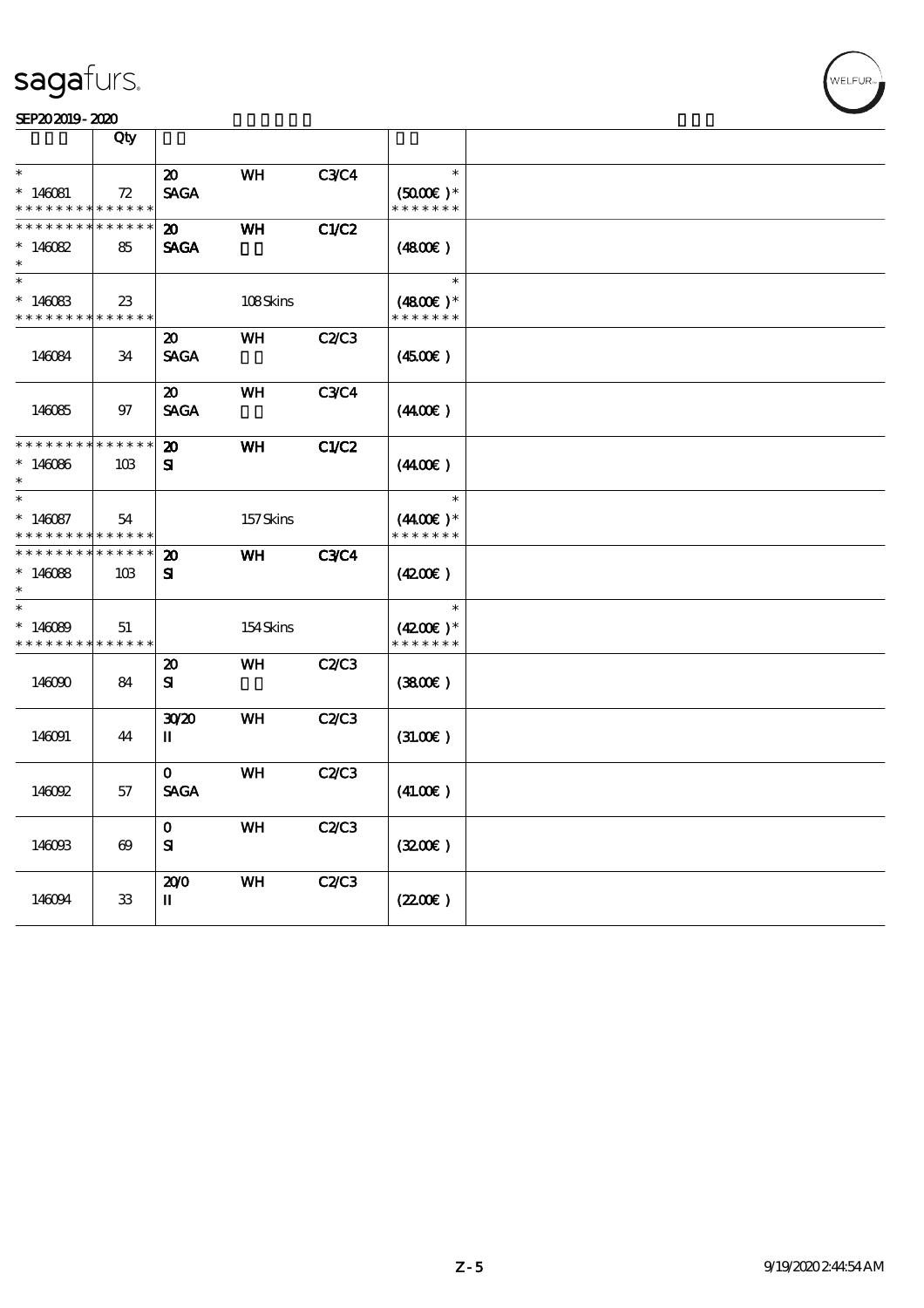#### $SEP202019 - 2020$

|        | Qty                                 |                                            |                               |       |         |  |
|--------|-------------------------------------|--------------------------------------------|-------------------------------|-------|---------|--|
| 146101 | $5\!3$                              | $\boldsymbol{\Lambda}$<br>$\boldsymbol{S}$ | WH<br>CHIP1                   | C2C3  | 4000€   |  |
| 146102 | $\pmb{\mathfrak{D}}$                | 40<br>(SI)                                 | WH<br>CHIP1                   | C2C3  | (3500)  |  |
| 146103 | 48                                  | $\boldsymbol{\mathfrak{D}}$<br>(S)         | WH<br>CHIP1                   | C2C3  | 2900€   |  |
| 146104 | $5\!2$                              | $\pmb{\mathfrak{D}}$<br>(SI)               | WH<br>CHIP1                   | C2/C3 | (27.00) |  |
| 146105 | 54                                  | 200<br>(S)                                 | <b>WH</b><br>CHIP1            | C2C3  | (250E)  |  |
| 146106 | 47                                  | 200<br>(SI)                                | WH<br>CHIP1                   | C2C3  | (200E)  |  |
| 146107 | 40                                  | 40'30<br>(S)                               | WH<br>CHIP2                   | C2C3  | 2500€   |  |
| 146108 | $\boldsymbol{\mathfrak{D}}$         | 200<br>(SI)                                | <b>WH</b><br>CHIP2            | C2C3  | (1500E) |  |
| 146109 | $\boldsymbol{\boldsymbol{\lambda}}$ | 200<br>(SI)                                | WH<br>CHIP4                   | C2C3  | (60E)   |  |
| 146110 | ${\bf 32}$                          | 200<br>(SI)                                | WH<br>CHIP5                   | C2C3  | (600)   |  |
| 146111 | 18                                  | 200<br>$(\mathbf{I})$                      | WH<br>CHIP6                   | C2C3  | (60E)   |  |
| 146112 | 71                                  | 40'30<br>(S)                               | WH<br>SPT <sub>2</sub>        | C2C3  | (400E)  |  |
| 146113 | 43                                  | 200<br>(SI)                                | WH<br>SPT <sub>2</sub>        | C2/C3 | (2500)  |  |
| 146114 | 13                                  | 200<br>(S)                                 | <b>WH</b><br>SHE <sub>2</sub> | C2C3  | 1200E   |  |

 $\mathbf{r}$ 

WELFUR